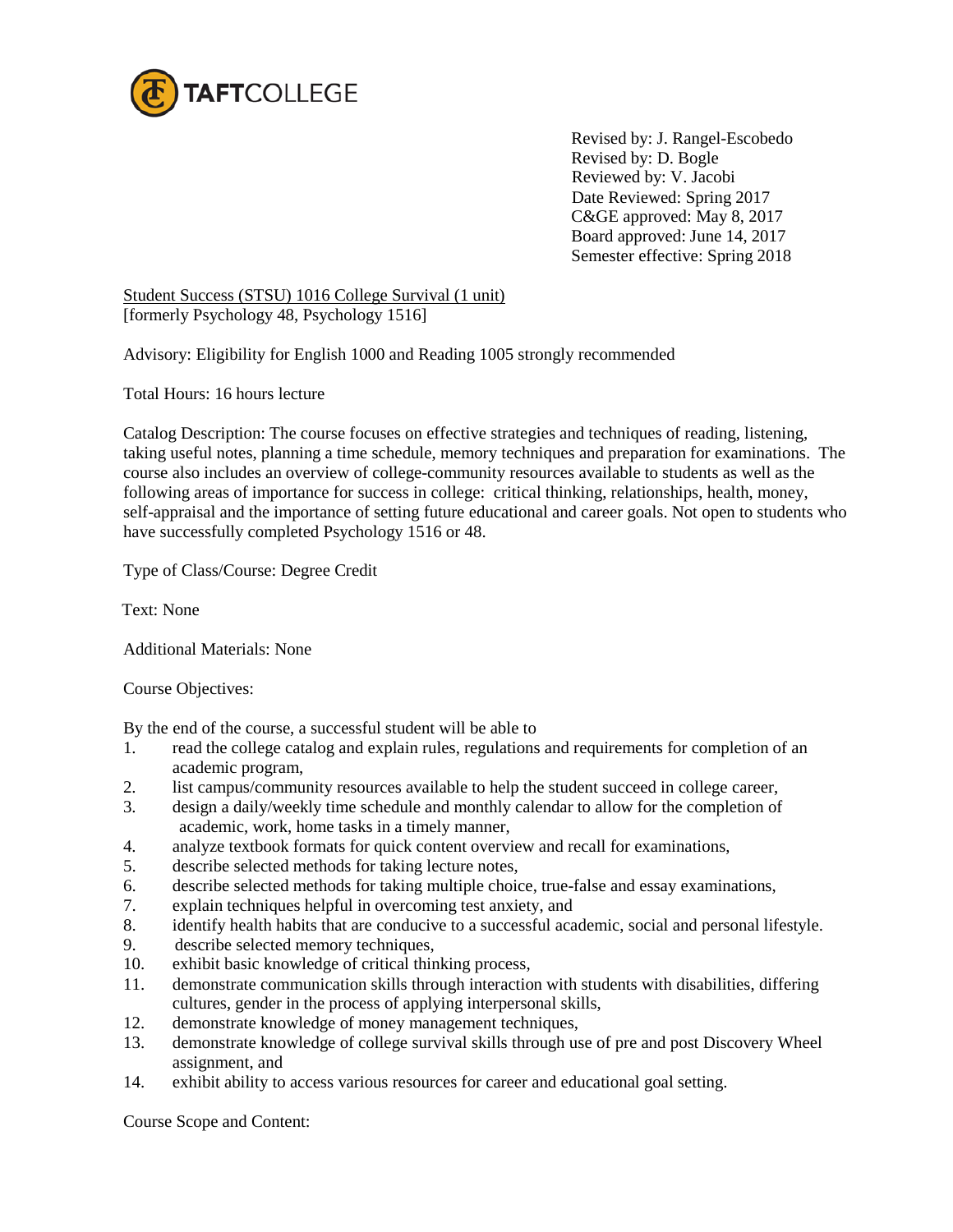

| Unit I   | Introduction                   |                                      |  |
|----------|--------------------------------|--------------------------------------|--|
|          | A.                             | Syllabus                             |  |
|          | <b>B.</b>                      | Grading system                       |  |
|          | C.                             | Student/instructor responsibilities  |  |
|          | D.                             | Motivation                           |  |
| Unit II  | The College Scene              |                                      |  |
|          | A.                             | Campus/community resources           |  |
|          | B.                             | Time management                      |  |
|          | C.                             | Library                              |  |
| Unit III | Learning Techniques and Skills |                                      |  |
|          | $A_{-}$                        | Reading                              |  |
|          | <b>B.</b>                      | Note taking                          |  |
|          | C.                             | Test taking                          |  |
|          | D.                             | Memory                               |  |
|          | E.                             | <b>Introducing Critical Thinking</b> |  |
|          | F.                             | Mindset                              |  |
|          | G.                             | <b>Writing Styles</b>                |  |
| Unit IV  | Self-Appraisal                 |                                      |  |
|          | A.                             | Relationships                        |  |
|          | B.                             | Health                               |  |
|          | C.                             | Money Management/Financial Aid       |  |
|          | D.                             | <b>Career Planning</b>               |  |
|          |                                |                                      |  |

Learning Activities Required Outside of Class:

The students in this class will spend a minimum of 2 hours per week outside of the regular class time doing the following:

- 1. Studying<br>2. Answerin
- Answering questions
- 3. Skill practice
- 4. Completing required reading<br>5. Problem solving activity or example.
- Problem solving activity or exercise

Methods of Instruction:

- 1. Lectures
- 2. Class discussion<br>3. Audio-visual pre-
- 3. Audio-visual presentation

Methods of Evaluation:

- 1. Substantial writing assignments, including:
	- a. essay exams
	- b. written homework
- 2. Skill demonstrations, including:
	- a. class performance